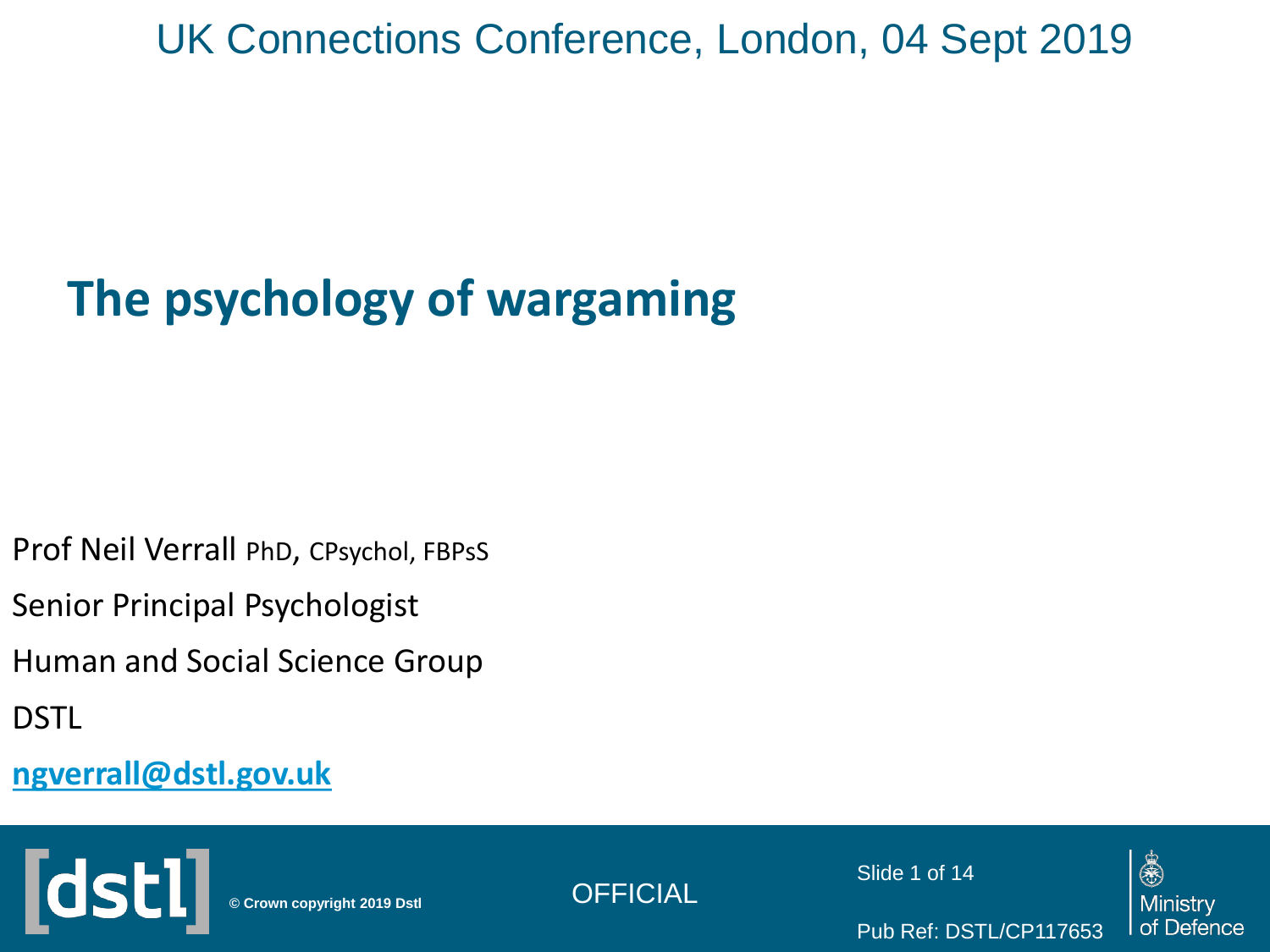### **Contents**

- What is psychology?
- Internal vs External foci
	- Internal (dynamics)
	- External (subject and context)
- MOD Wargaming Handbook (2017)
- Some food for thought
- Summary
- References and resources
- Q&A





Slide 2 of 14

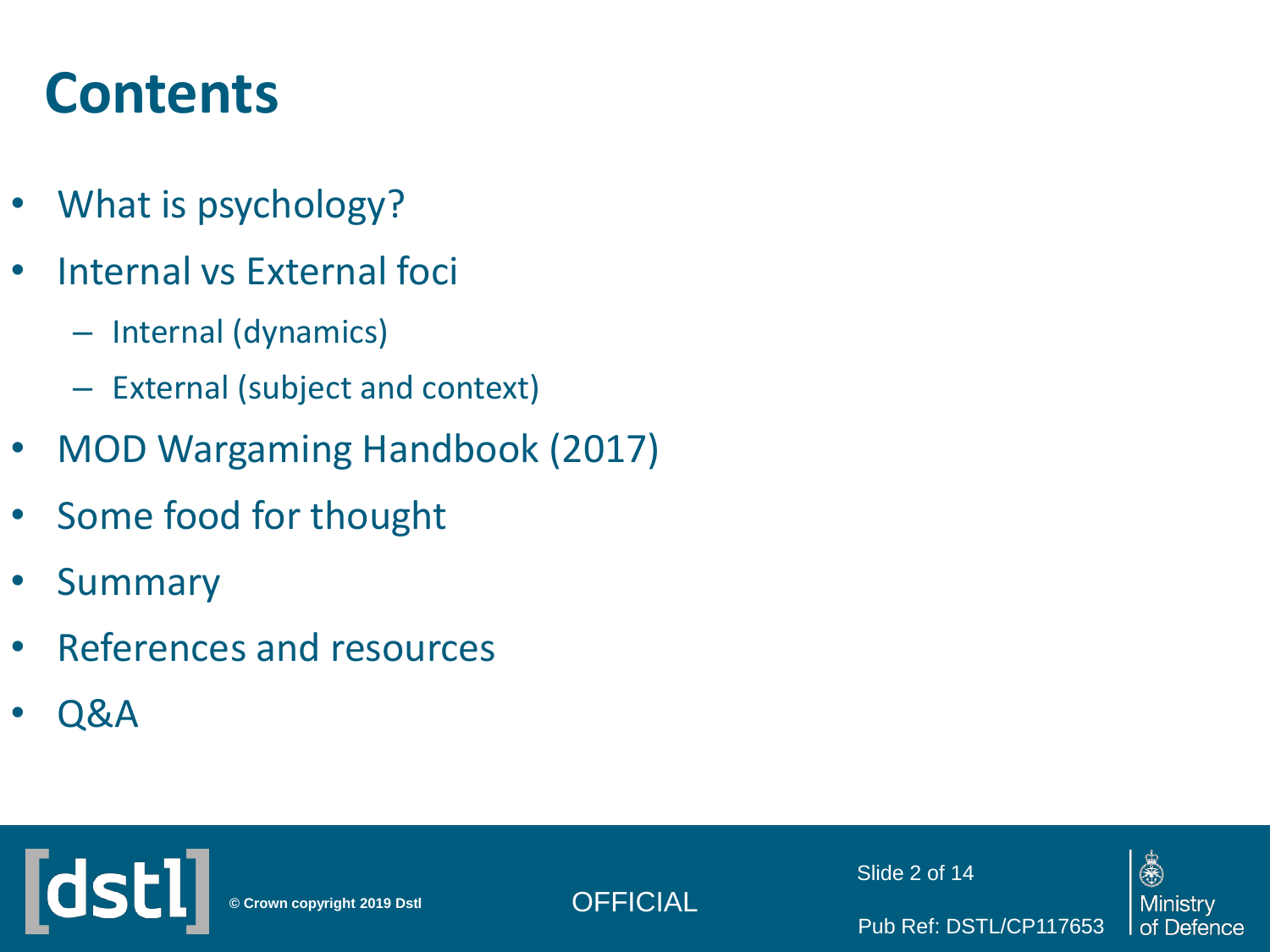# **What is Psychology?**

- Definition from the British Psychological Society (BPS)
	- 'Psychology is the **scientific** study of the mind and how it dictates and influences our behaviour, from communication and memory to thought and emotion'
- Psychology is a broad church
	- N = 9 BPS Chartership routes
		- Health, education, clinical, counselling, neuro, forensic, clinical, sports & exercise, and academia, research & teaching
	- $N = 11$  BPS Divisions
	- N = 22 BPS Sections and Special Groups
		- Social, Cognitive, Defence & Security, Cyber, Political, Biology, Occ/Org, Maths/Stats, Qualitative, History/Philosophy, Sex/Gender, Crisis/Disaster



**© Crown copyright 2019 Dstl** OFFICIAL



Pub Ref: DSTL/CP117653



(永)

of Defence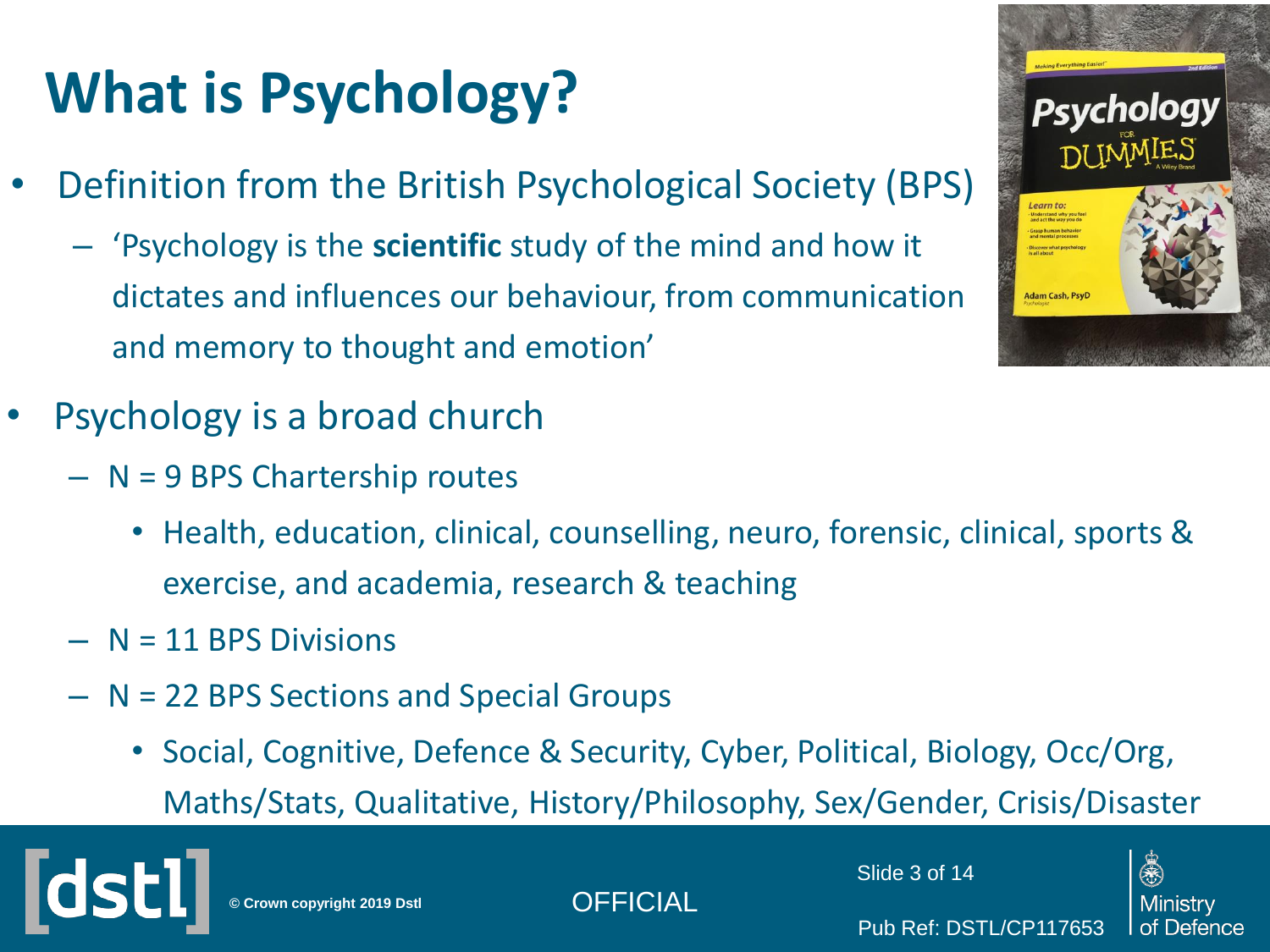### **What is Psychology…**

- Many terms for the same thing?
	- Psychology (psychological science)
	- $-$  Social science (anthropology  $\rightarrow$  economics)
	- Behavioural science (cross-disciplinary)
	- 'Human factors' (catch all title, but originates from engineering/ergonomics)
	- Big data and digital
		- 'Behavioural analytics' aka 'computational social science' aka 'social physics' aka 'social data science'
- Key messages:
	- Psychology is a broad church of disciplines
	- Be clear about what 'behaviour(s)' you want to address within your WG
	- Psychology is scientific in nature (empirical, experimental)

**© Crown copyright 2019 Dstl** OFFICIAL

Slide 4 of 14

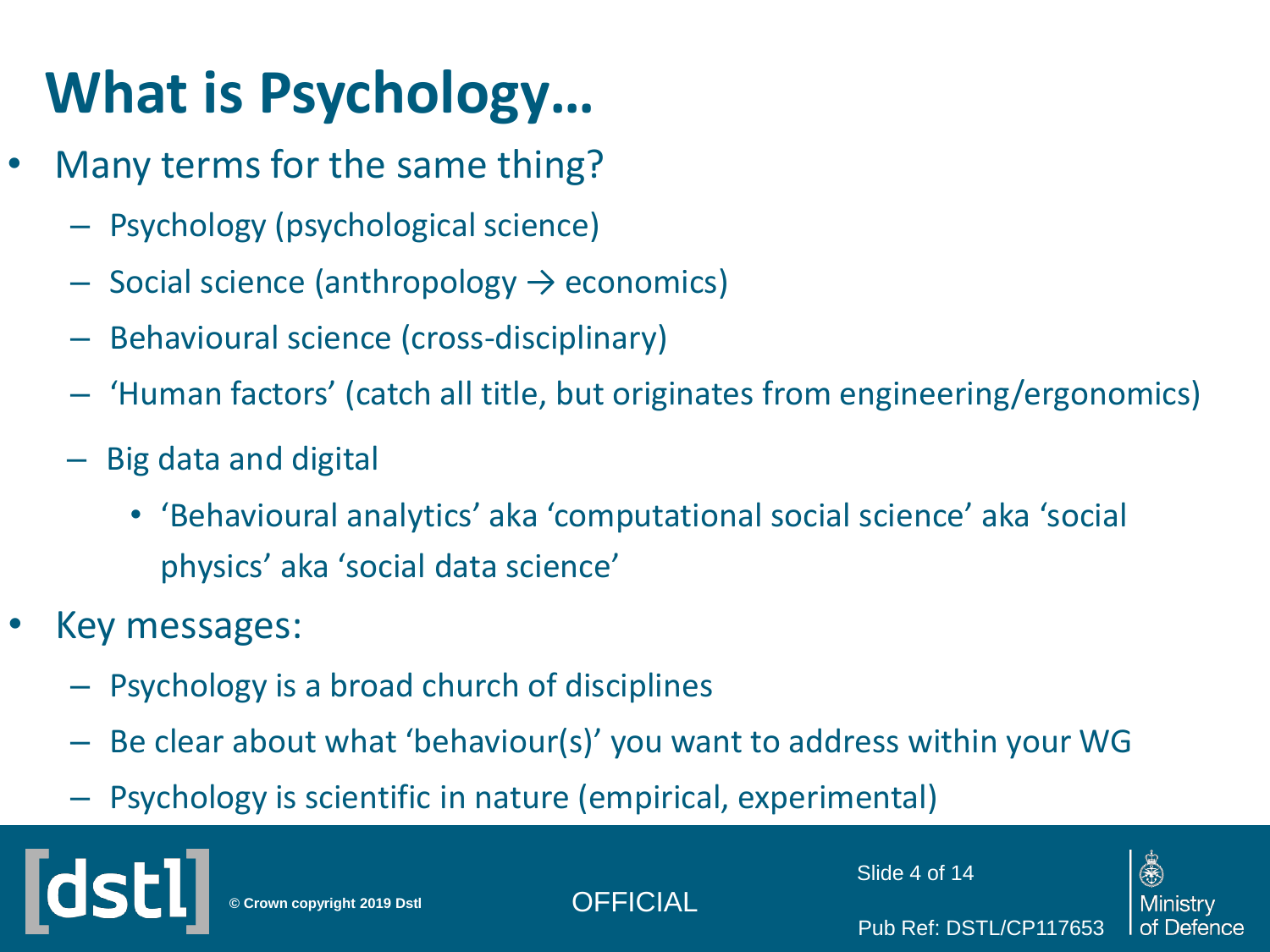### **Internal vs external foci**

• **Internal dynamics – what is happening during the WG?**



• **External subject – WGs to answer a question**



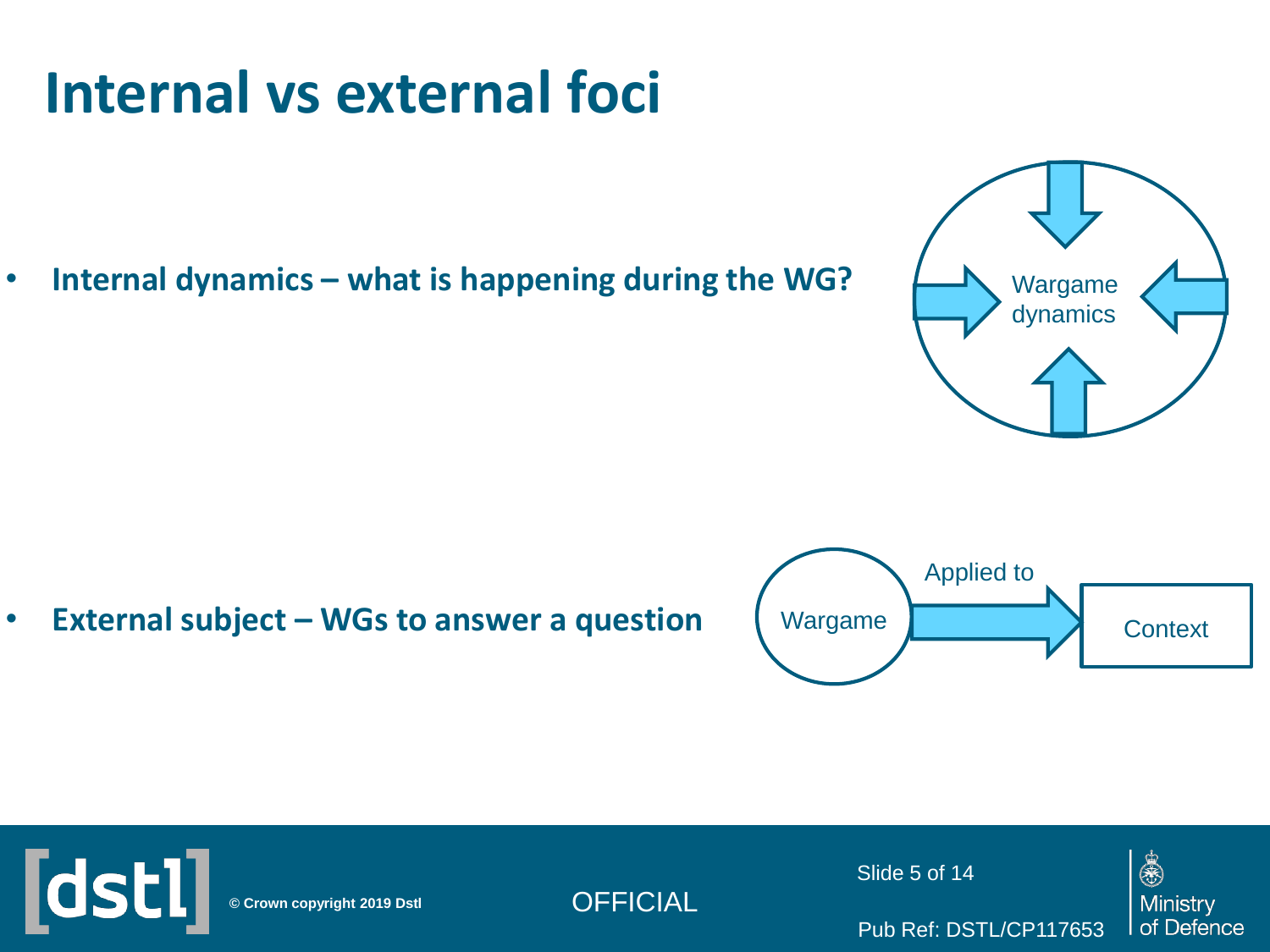# **Internal (the dynamics)**

- Consider the range of dynamics
	- *Inter*-personal (*between* people/teams)
		- (players vs players; players vs controllers/adjudicators)
	- *Intra*-personal (*within* a person/team)
	- How experience and expectations influence engagement (fixed mindset)
		- Confidence/optimism  $\rightarrow$  anxiety/fear
	- Group dynamics
		- In-group/out-group prejudice, conformity/obedience, minority/majority influence, cohesion/identity
- Dynamics as confounding variables to the WG
	- Incl. culture, rank, cap badge
	- Consider/control the impact of these variables (design considerations)
	- Adopt an experimental mindset, if not an experiment *per se*



**© Crown copyright 2019 Dstl** OFFICIAL

Slide 6 of 14

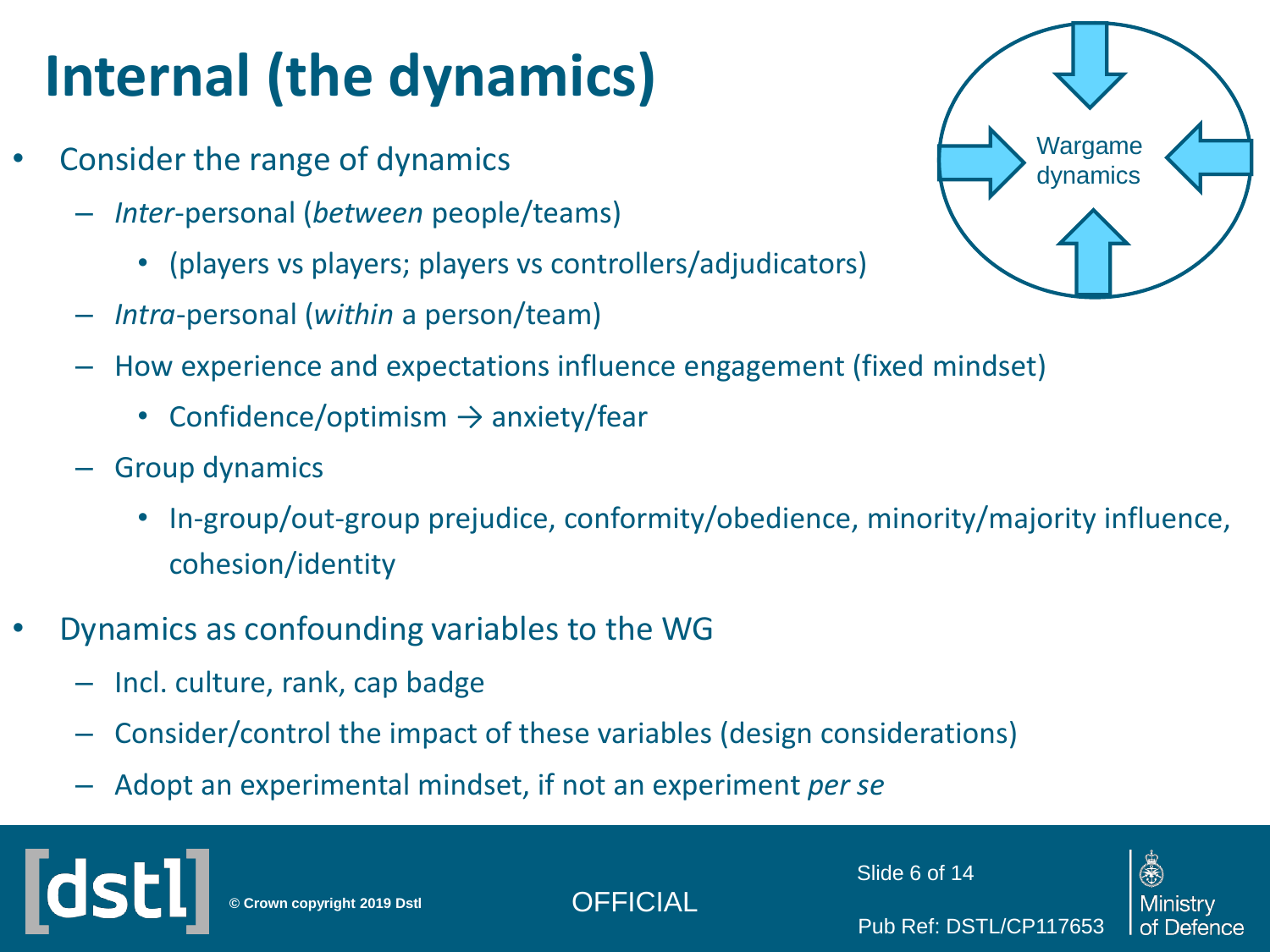### **Internal…**

Wargame dynamic:

- 'Some' useful theories
	- To look at: patterns, attention, decision-making, influences on behaviour, information, etc
	- Confirmation bias, belief bias, Gambler's Fallacy, Optimistic bias, Framing effects, Groupthink, etc
	- WGs allows opportunities to explore and test psychological theories
- WGs as 'evidence' (deception and self-deception Downes-Martin, 2016)
- Closed vs open WGs (opportunities and challenges)
	- Open: Tacit use of Non-Verbal Communication (NVC)
	- Closed: Loss of NVC indicators / need better 'understanding' *a priori*

**© Crown copyright 2019 Dstl** OFFICIAL

Slide 7 of 14

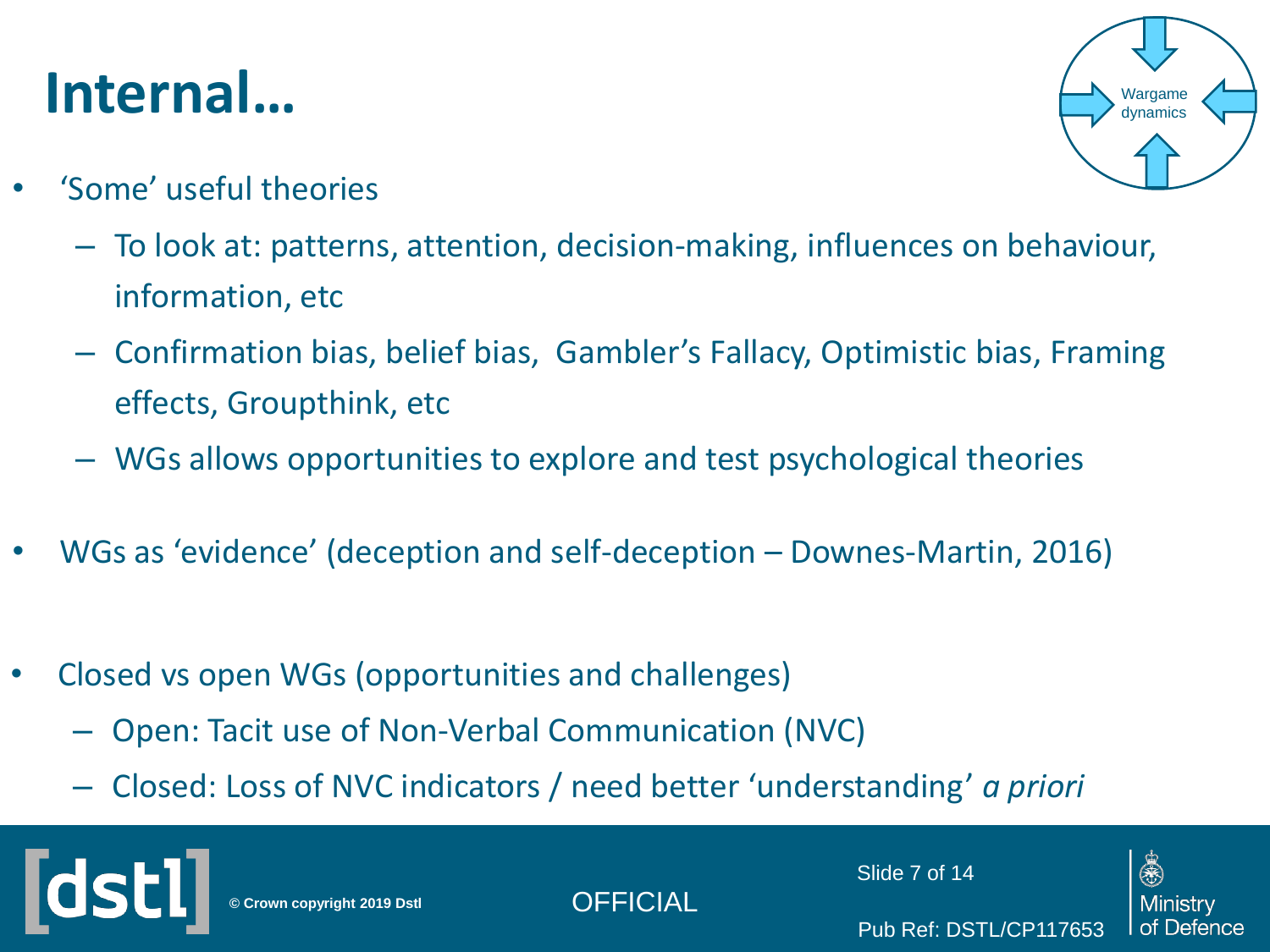#### **External (subject and context)** Wargame

- Psychology and role playing games (Bowman & Lieberoth, 2018)
- Real-world environmental context as both unique and important
	- Ecological Psychology (design of wargames) (Granberg &Hulterström, 2016)
	- Psychology ('Applied') and Semiotics ('Umwelt')
- Command and Control (C2)
	- Maritime C2 Agility (Waldenström, 2012)
	- C2 Experimentation (Rubel, 2003)
- Decision making
	- Modelling strategic effects (Whittemore, 1999)
- Planning behaviours (Kardos & Chapman, 2003)
- Information Operations (Ball, 1999)
- Overconfidence and 'positive illusion' (optimistic bias) (Johnson et al, 2006)

**© Crown copyright 2019 Dstl** OFFICIAL

Slide 8 of 14

Pub Ref: DSTL/CP117653

Applied to



**Context**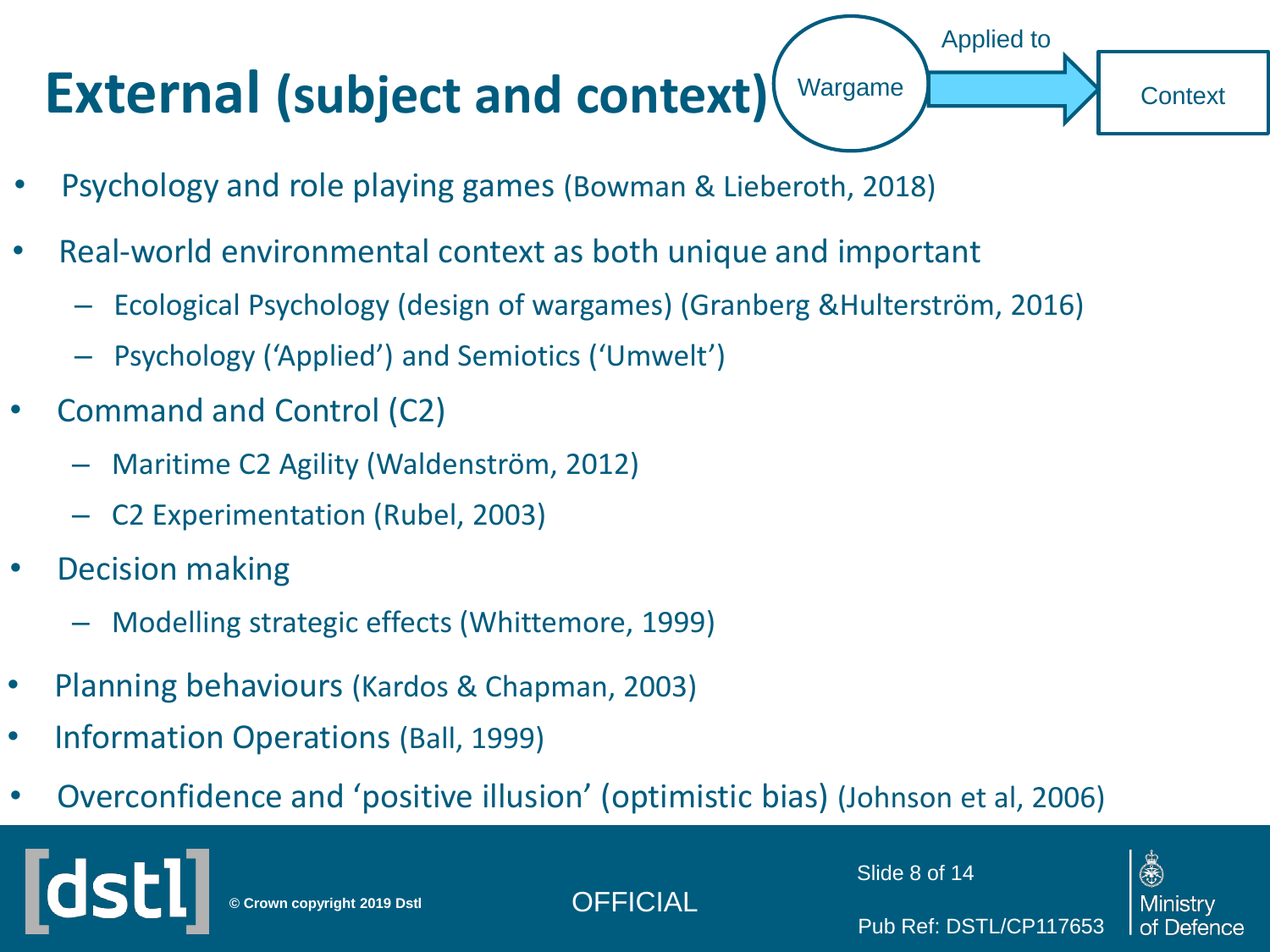### **MOD Wargaming Handbook (2017)**

- Is behaviour 'soft'?
	- Behaviour is important (fundamental)
		- Core of WG (para 1.5): the players, decisions,

narratives, experiences, lessons

- Behaviour is quantifiable (quantitative data)
	- Numbers, scale, ratio, trend, etc.
- Behaviour is observable (as opposed to 'cognitions')
	- Objective, subjective, online, offline, formal, informal, qualitative, quantitative
- **It all depends on how you design your WG!**
	- What you design, collect/measure, and find



**Wargaming Handbook** 



| <b>Mentions</b> |
|-----------------|
| $\overline{2}$  |
| 0               |
| 1               |
| 3               |
| $\overline{2}$  |
| 9               |
| 6               |
|                 |

Slide 9 of 14

Pub Ref: DSTL/CP117653



**© Crown copyright 2019 Dstl** OFFICIAL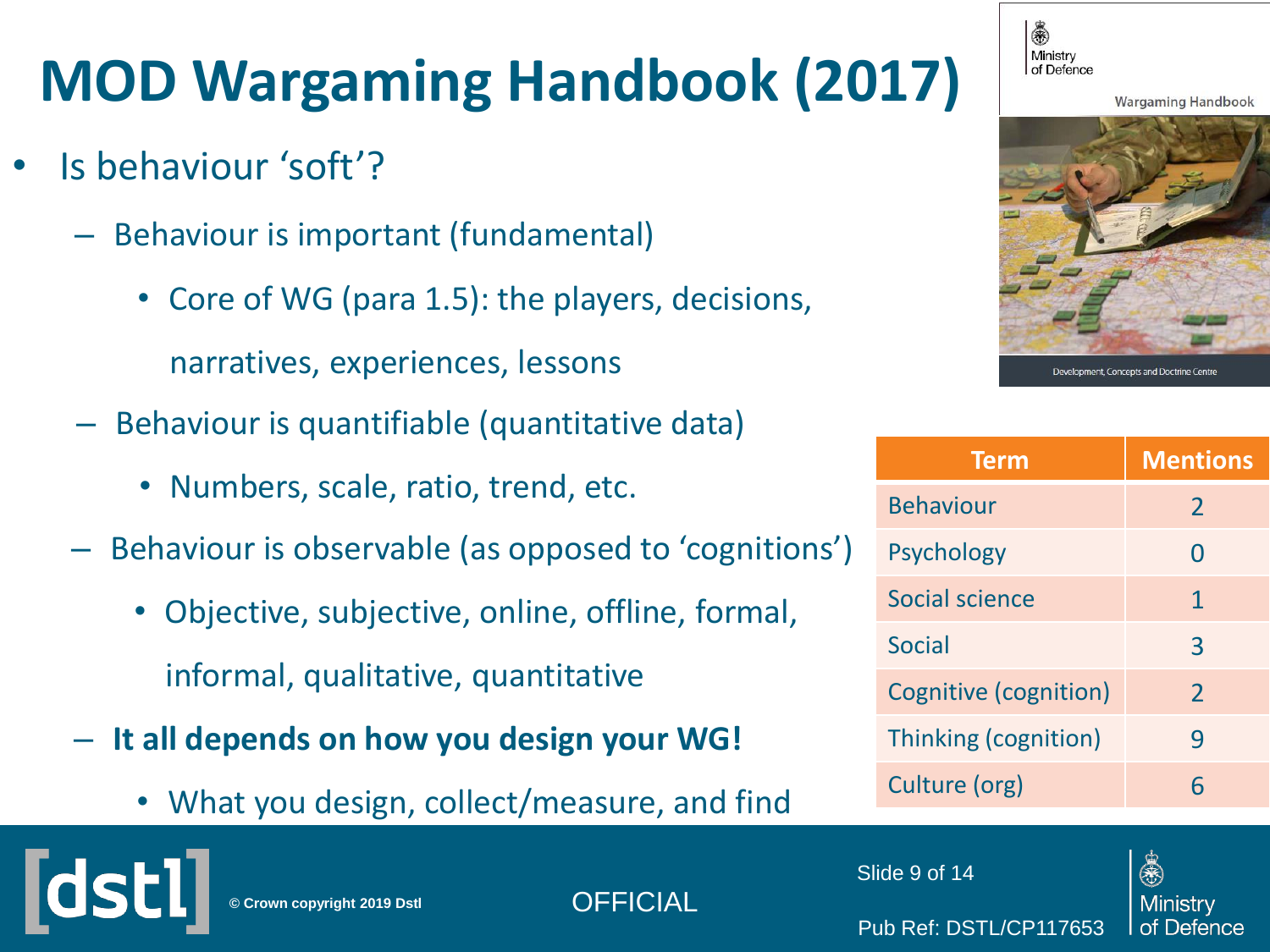# **Some food for thought**

- Wargaming other areas of 'behaviour'
	- Cultural differences ('international by design')
	- Organisational culture (inter-military and also 'full spectrum' across-government)
	- Information advantage and information manoeuvre
	- 'Understanding' (of the adversary)
	- Deception (the art of stratagem)
	- Future threats and mitigations (lots to choose from!)
	- Search the various policies, strategies and missives for topics
	- **The array is limited only by the inventiveness of smart minds**
- Adopt a more 'experimental' approach (where appropriate)
	- Independent variables (IV) and dependent variables (DV) data collection
	- Bottom-up: to conduct exploratory research, 'discovery research' (drive new theories)
	- Top-down: to test existing theories (from a different perspective)



**© Crown copyright 2019 Dstl** OFFICIAL

Slide 10 of 14

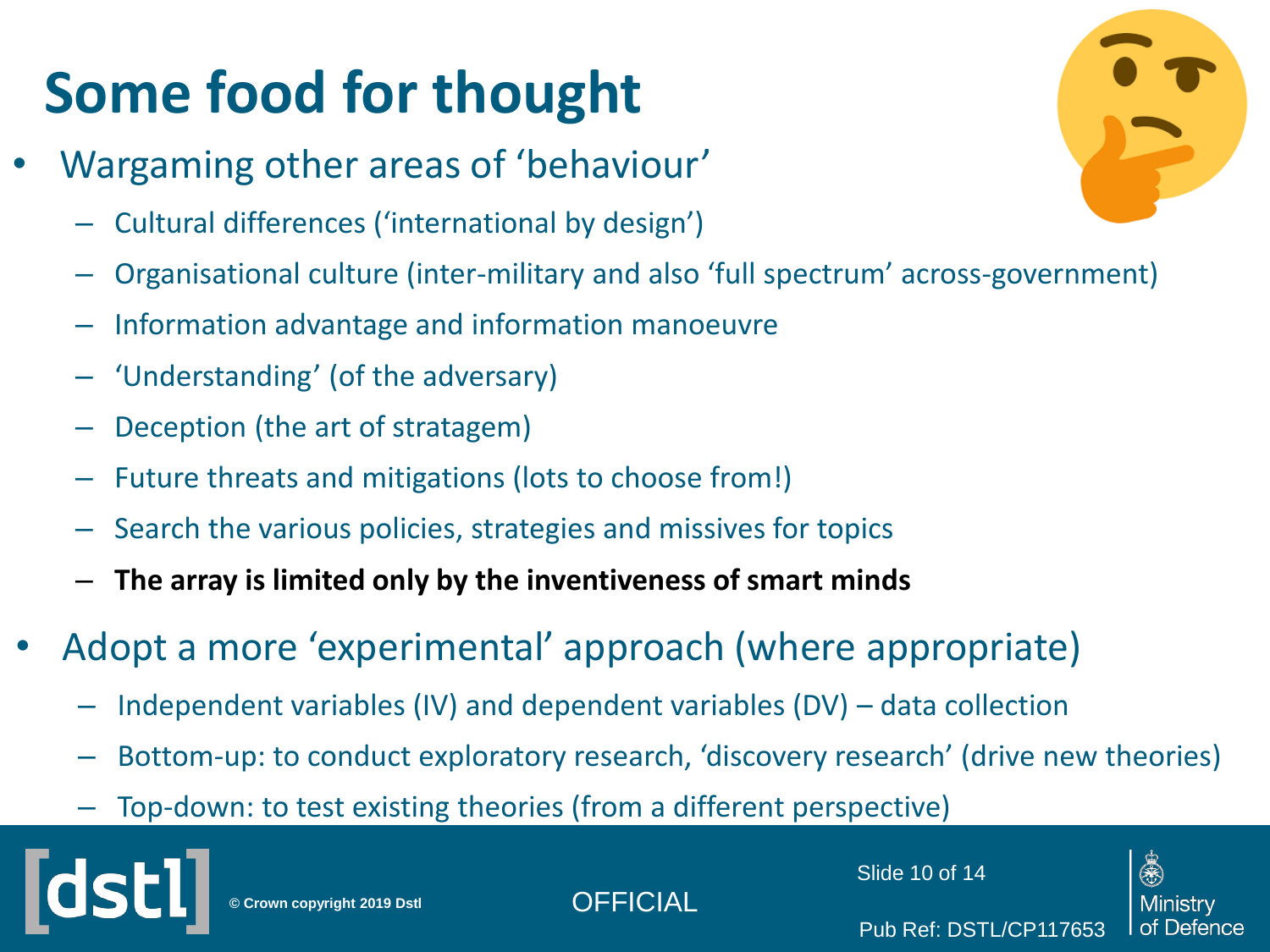# **Some food for thought…**

- **Interdisciplinary** 
	- Wargamers, historians, psychologists, analysts, geographers, etc. etc.
		- Put together a composite team
	- Better designs = better collection/metric opportunities = better insights



Source: A. R. Jensenius, 2012 <http://www.arj.no/2012/03/12/disciplinarities-2/>



**© Crown copyright 2019 Dstl** OFFICIAL

Slide 11 of 14

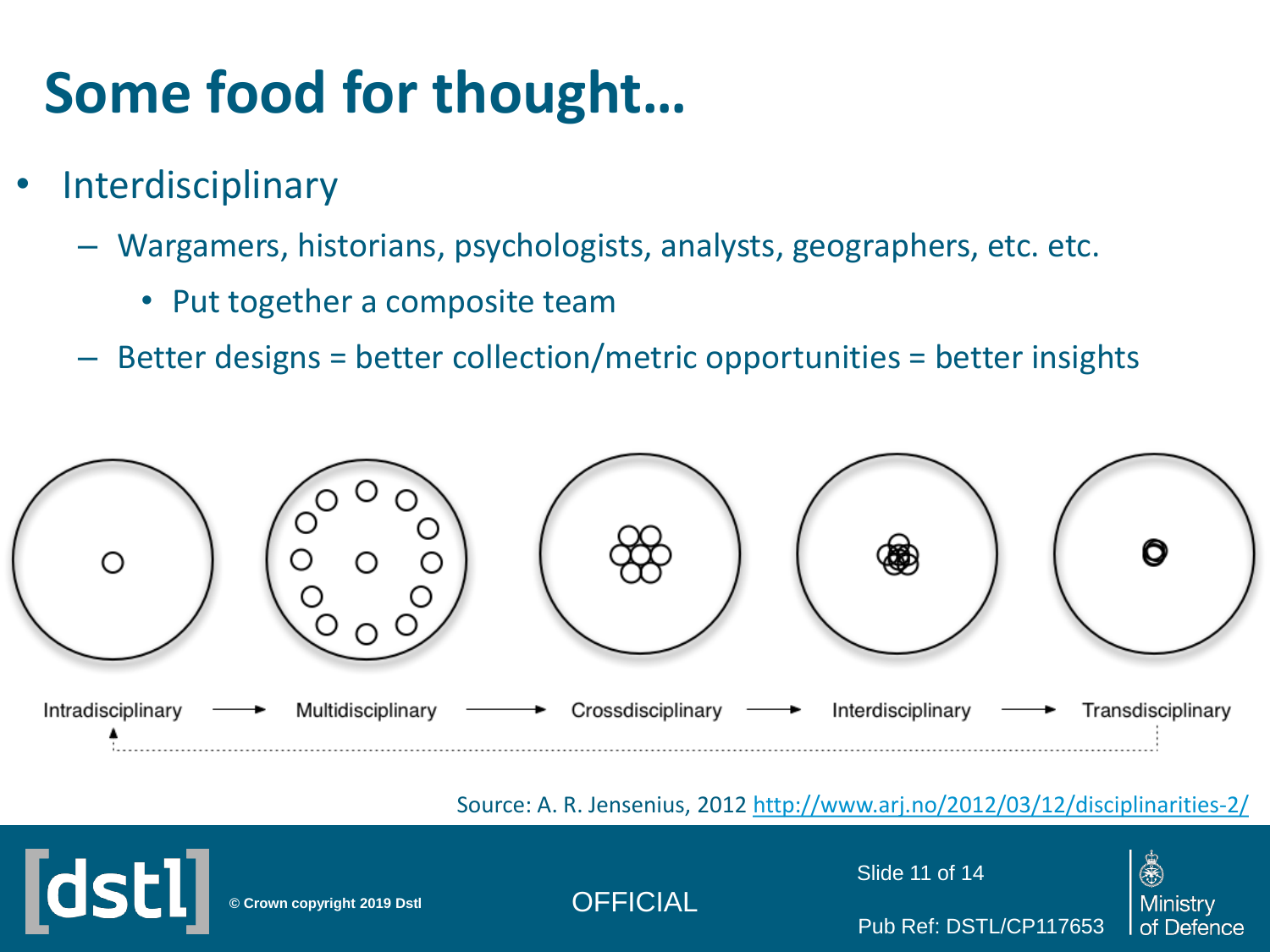### **Summary**

- Psychology is a broad church what aspect(s) are you interested in?
	- Behaviour as a focus of the WG (the subject and context)
	- Behaviour as a potential confounder (the dynamics)
- Work with psychologists to help consider and design WGs with 'behavioural' foci (interdisciplinary/transdisciplinary)
- Wargaming can be used for:
	- Bottom-up: to conduct exploratory / discovery research (drive new theories)
	- Top-down: to test existing theories
	- Adopt an experimental mindset, if not an experiment *per se*

**© Crown copyright 2019 Dstl** OFFICIAL

Slide 12 of 14

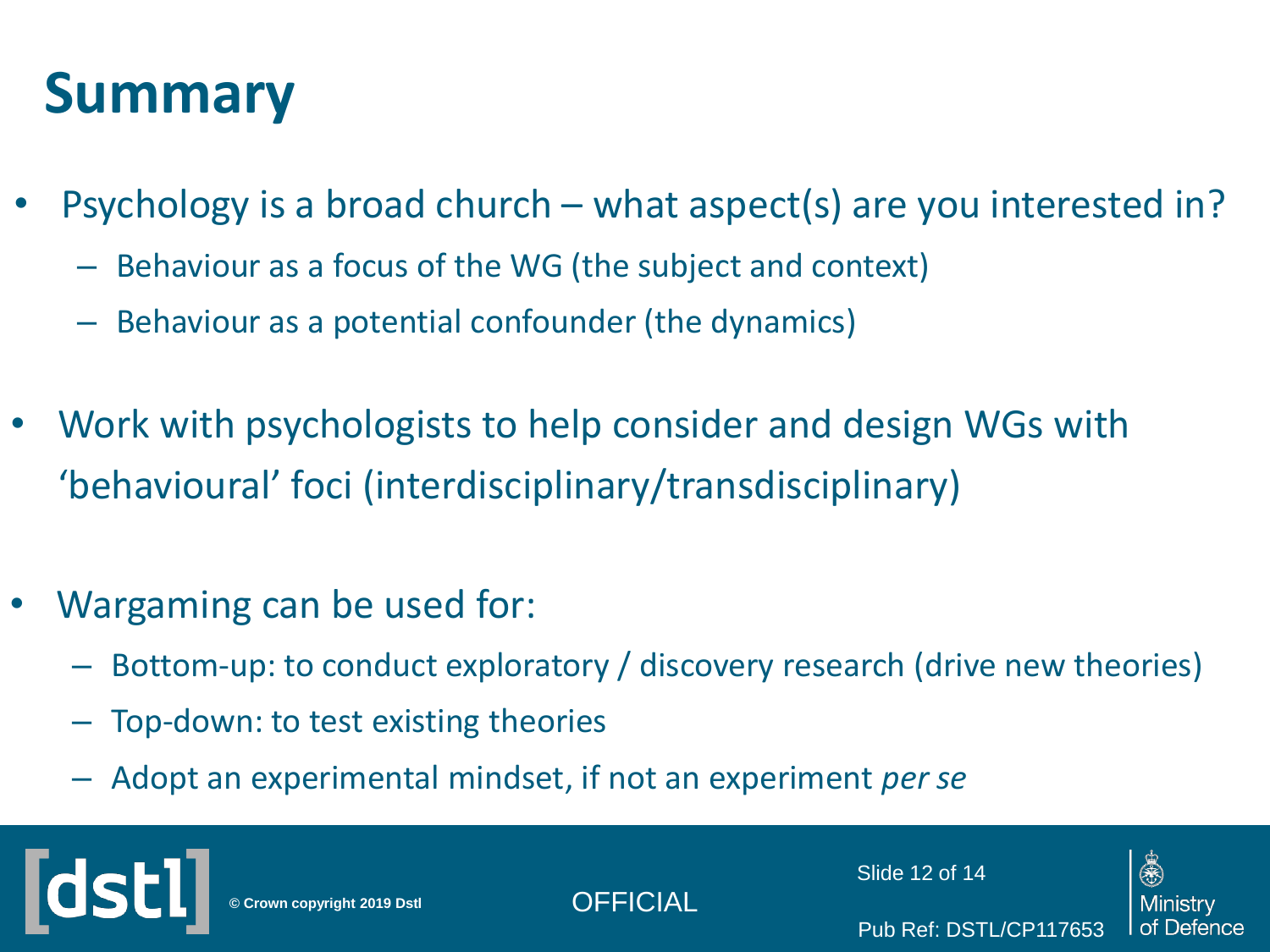#### **Useful references and resources**

- American Psychological Association (APA) <https://www.apa.org/>
- Ball, C. (1999). Decision Aids and Wargaming for Information Operation. Carlisle, PA: US Army War College <https://apps.dtic.mil/docs/citations/ADA363158>
- Bowman, S. L., & Lieberoth, A. (2018). Ch13 Psychology and Role-Playing Games, in S. Deterding & J. Zagal (eds.), Role-Playing Game Studies: Transmedia Foundations. New York, NY: Routledge.
- British Psychological Society (BPS) <https://www.bps.org.uk/>
- Downes-Martin, S. (2016). Wargaming to Deceive the Sponsor Why and How? Proceedings of the Connections UK 2016 Conference <http://www.professionalwargaming.co.uk/WargamingToDeceivePaper.pdf>
- European Federation of Psychologists' Associations (EFPA) [www.efpa.eu/](http://www.efpa.eu/)
- Granberg, S. & Hulterström, P. (2016). Ecological Psychology: A Framework for Wargame Design , in T. Kaneda, H. Kanegae, Y. Toyoda, & P. Rizzi (eds.), Simulation and Gaming in the Network Society , Proceedings of the 46th International Simulation and Gaming Association annual conference , Kyoto 17–25 July 2015 (pp. 65-76) [https://link.springer.com/chapter/10.1007/978-981-10-0575-6\\_6](https://link.springer.com/chapter/10.1007/978-981-10-0575-6_6)
- Johnson , D. P., et al. (2006). Overconfidence in wargames: experimental evidence on expectations, aggression, gender and testosterone. Proceedings of the Royal Society B, Vol. 273, No.1600, <https://doi.org/10.1098/rspb.2006.3606>

**© Crown copyright 2019 Dstl** OFFICIAL

Slide 13 of 14